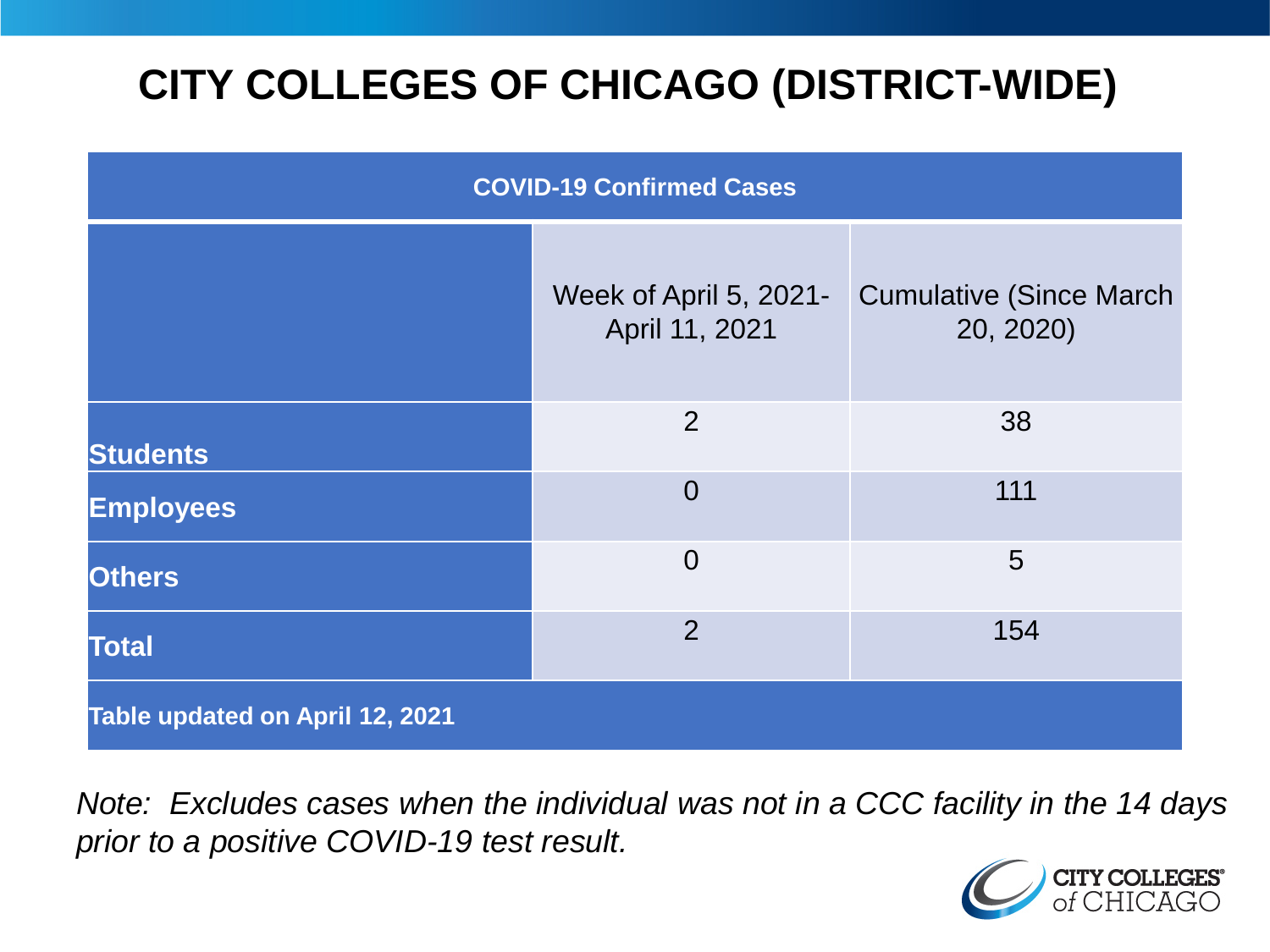### **DALEY COLLEGE**

| <b>COVID-19 Confirmed Cases</b> |                                          |                                              |
|---------------------------------|------------------------------------------|----------------------------------------------|
|                                 | Week of April 5, 2021-<br>April 11, 2021 | <b>Cumulative (Since March)</b><br>20, 2020) |
| <b>Students</b>                 | $\overline{0}$                           | $\overline{0}$                               |
| <b>Employees</b>                | $\overline{0}$                           | 15                                           |
| <b>Others</b>                   | $\overline{0}$                           | $\overline{0}$                               |
| <b>Total</b>                    | $\overline{0}$                           | 15                                           |
| Table updated on April 12, 2021 |                                          |                                              |

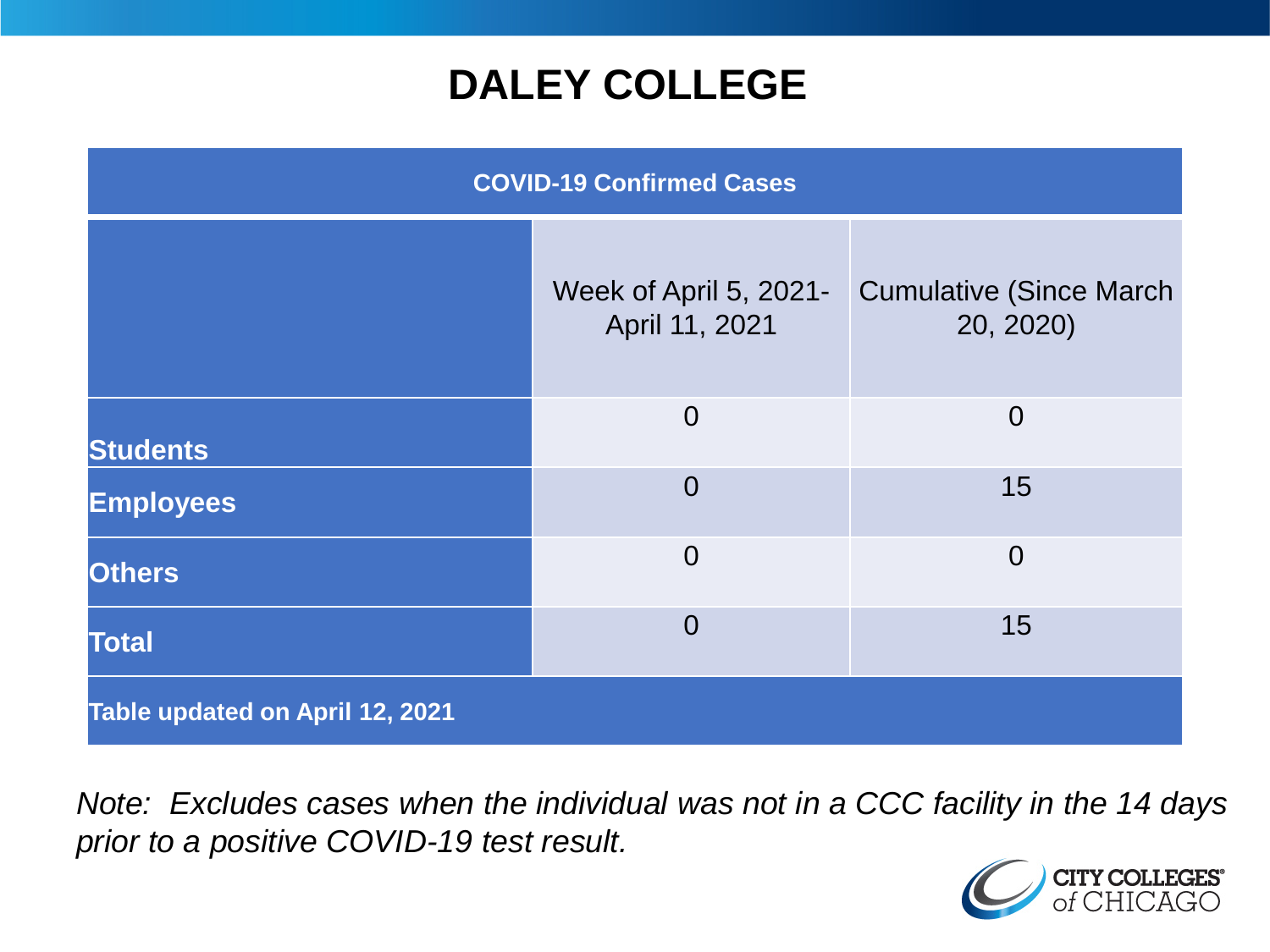### **HAROLD WASHINGTON COLLEGE**

| <b>COVID-19 Confirmed Cases</b> |                                          |                                              |
|---------------------------------|------------------------------------------|----------------------------------------------|
|                                 | Week of April 5, 2021-<br>April 11, 2021 | <b>Cumulative (Since March)</b><br>20, 2020) |
| <b>Students</b>                 | 1                                        | $\overline{7}$                               |
| <b>Employees</b>                | $\Omega$                                 | 10                                           |
| <b>Others</b>                   | $\overline{0}$                           | $\overline{2}$                               |
| <b>Total</b>                    | 1                                        | 19                                           |
| Table updated on April 12, 2021 |                                          |                                              |

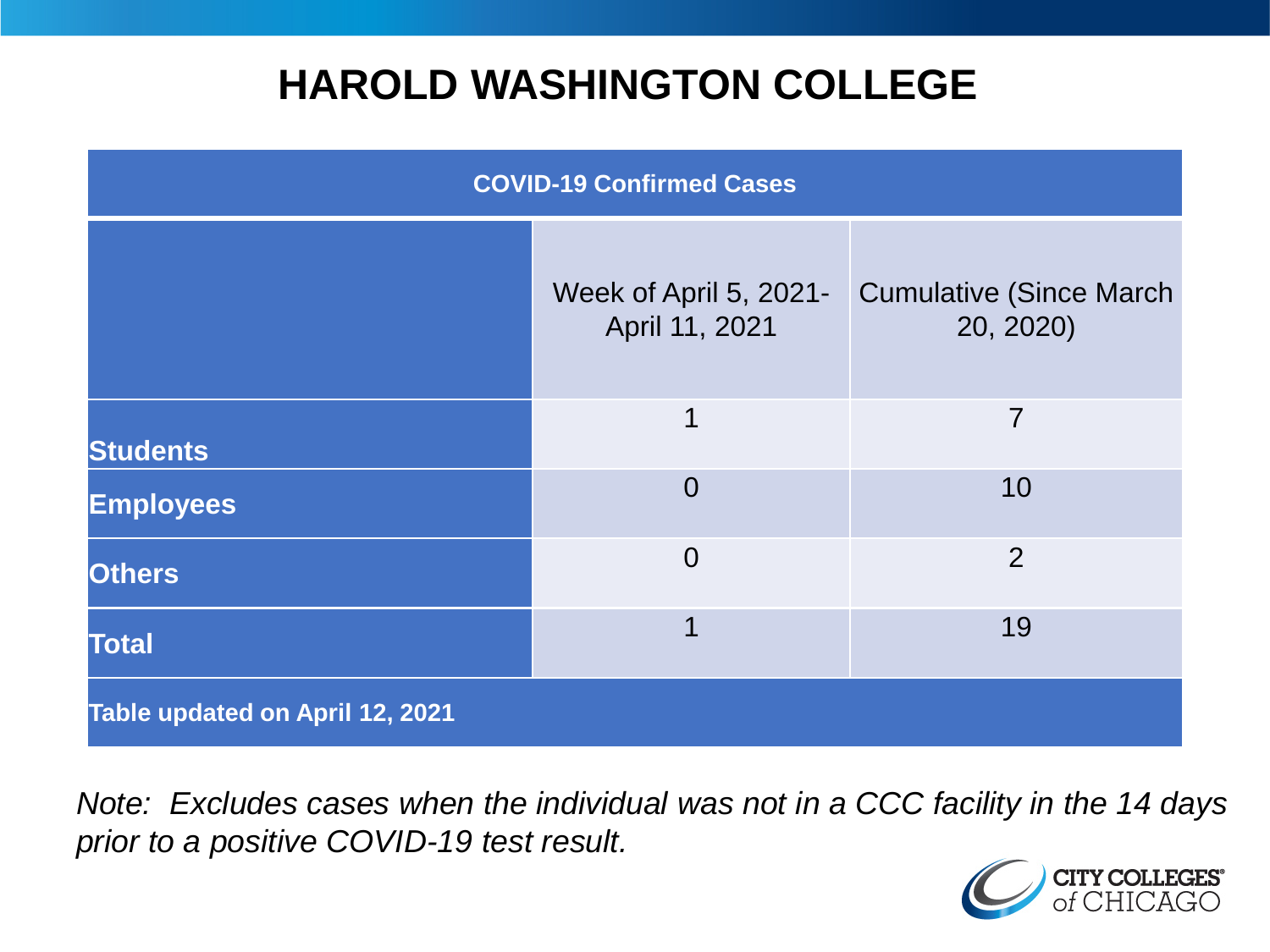### **KENNEDY-KING COLLEGE**

| <b>COVID-19 Confirmed Cases</b> |                                          |                                              |
|---------------------------------|------------------------------------------|----------------------------------------------|
|                                 | Week of April 5, 2021-<br>April 11, 2021 | <b>Cumulative (Since March)</b><br>20, 2020) |
| <b>Students</b>                 | $\overline{0}$                           | $\overline{7}$                               |
| <b>Employees</b>                | $\overline{0}$                           | 16                                           |
| <b>Others</b>                   | $\overline{0}$                           | $\overline{0}$                               |
| <b>Total</b>                    | $\overline{0}$                           | 23                                           |
| Table updated on April 12, 2021 |                                          |                                              |

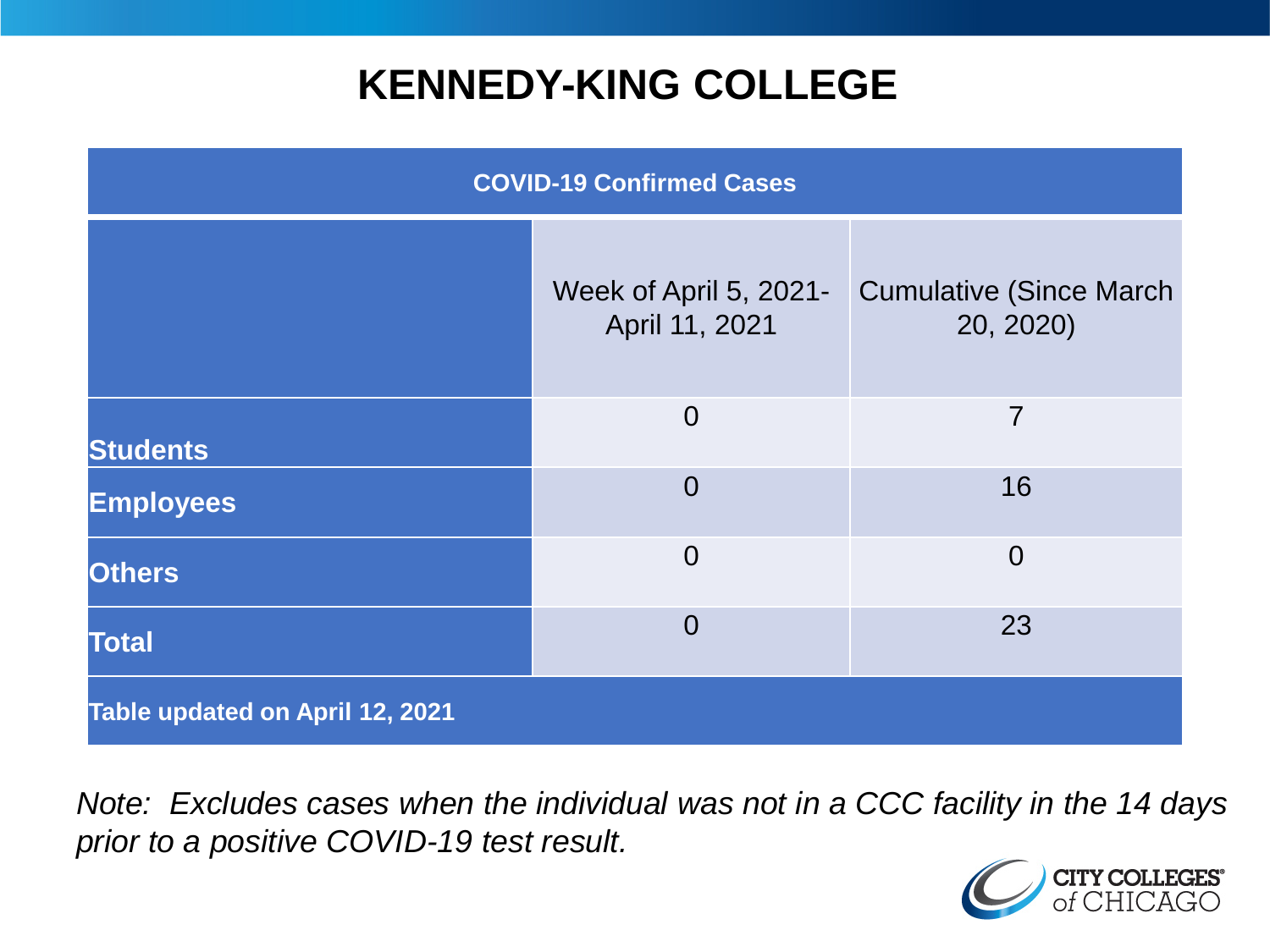# **MALCOLM X COLLEGE**

| <b>COVID-19 Confirmed Cases</b> |                                          |                                              |
|---------------------------------|------------------------------------------|----------------------------------------------|
|                                 | Week of April 5, 2021-<br>April 11, 2021 | <b>Cumulative (Since March)</b><br>20, 2020) |
| <b>Students</b>                 | $\overline{0}$                           | 18                                           |
| <b>Employees</b>                | $\overline{0}$                           | 23                                           |
| <b>Others</b>                   | $\overline{0}$                           | 1                                            |
| <b>Total</b>                    | $\overline{0}$                           | 42                                           |
| Table updated on April 12, 2021 |                                          |                                              |

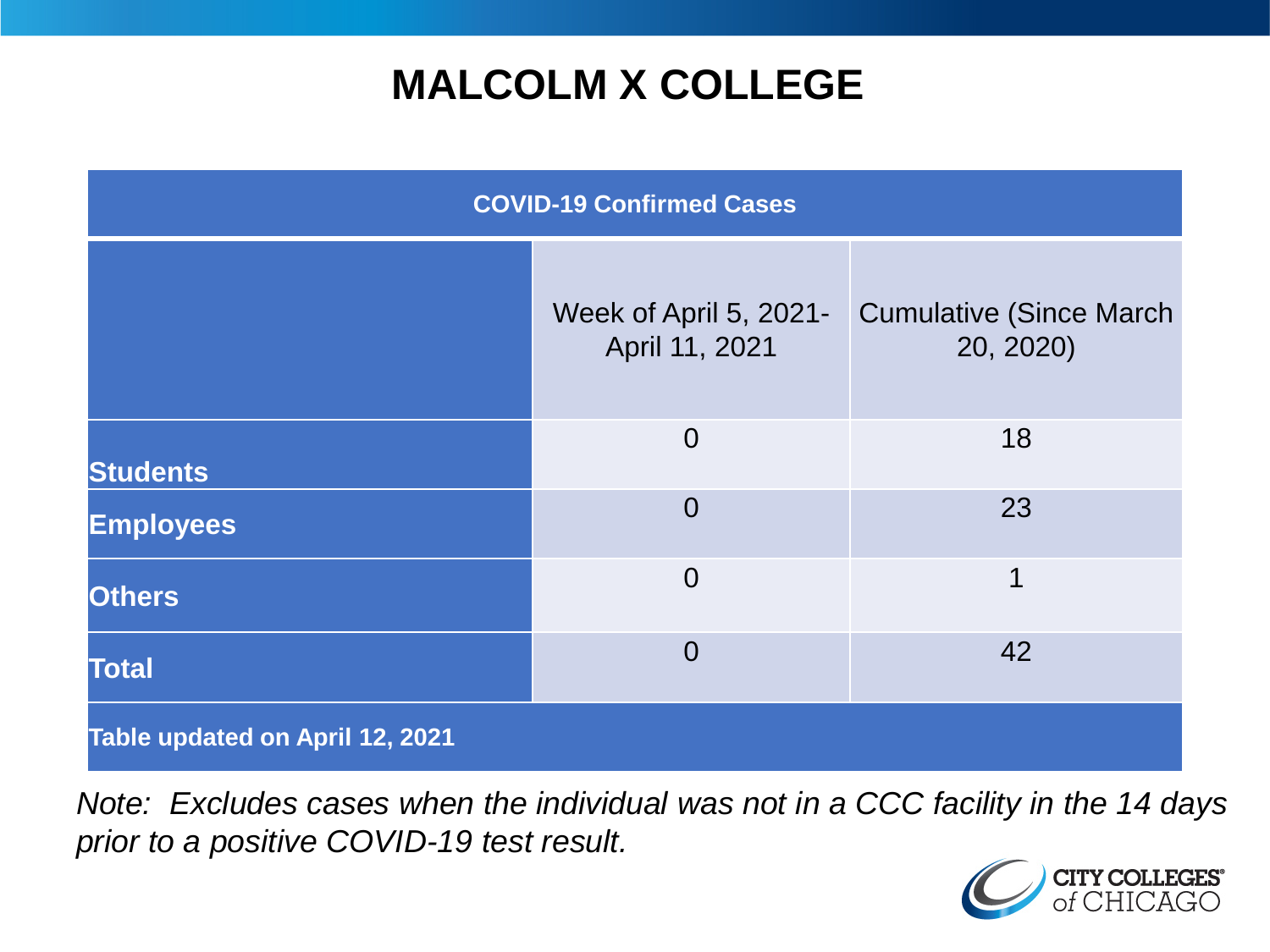# **OLIVE-HARVEY COLLEGE**

| <b>COVID-19 Confirmed Cases</b> |                                          |                                              |
|---------------------------------|------------------------------------------|----------------------------------------------|
|                                 | Week of April 5, 2021-<br>April 11, 2021 | <b>Cumulative (Since March)</b><br>20, 2020) |
| <b>Students</b>                 | 1                                        | 2                                            |
| <b>Employees</b>                | $\Omega$                                 | 18                                           |
| <b>Others</b>                   | $\overline{0}$                           | $\overline{0}$                               |
| <b>Total</b>                    | 1                                        | 20                                           |
| Table updated on April 12, 2021 |                                          |                                              |

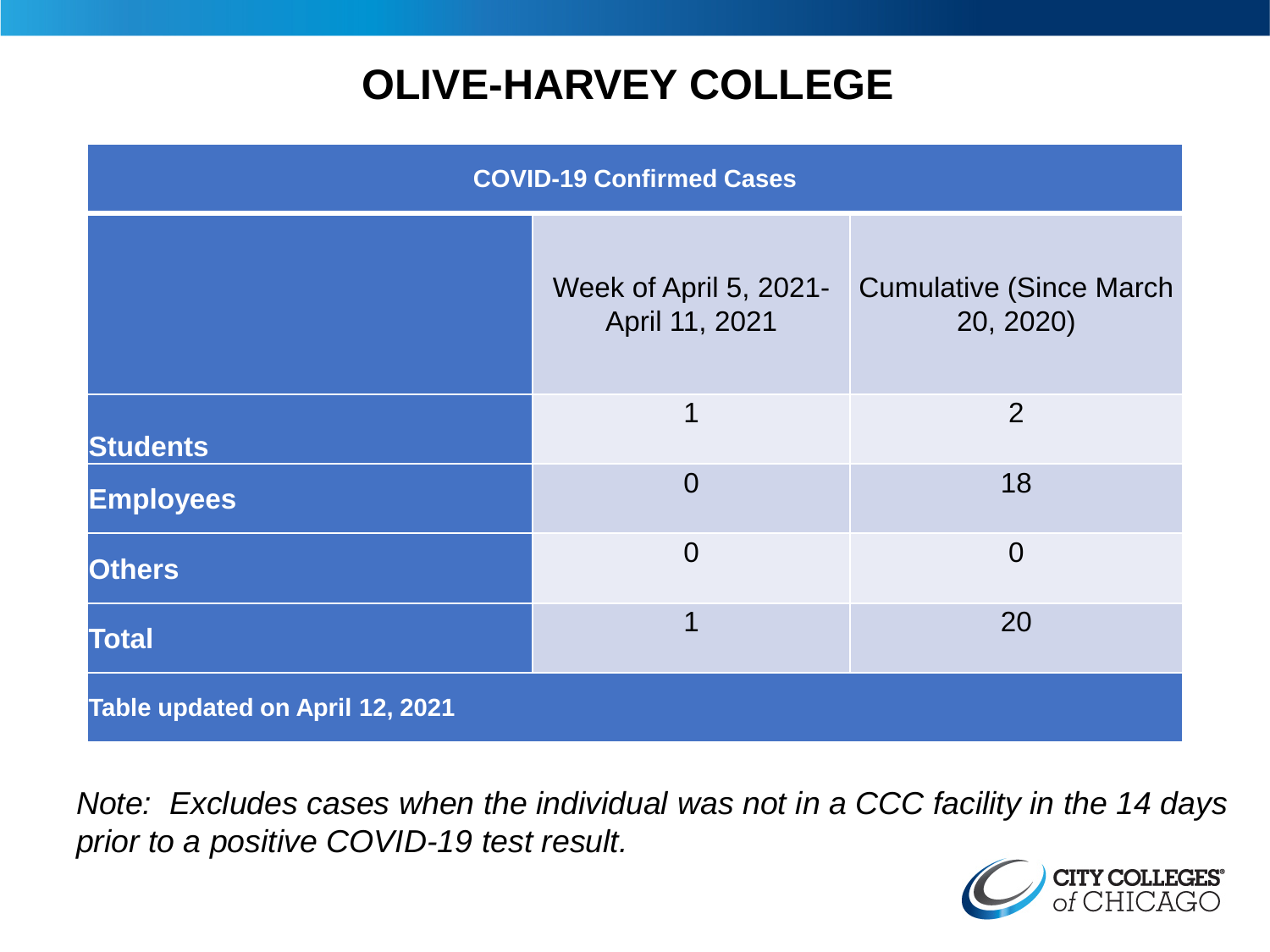### **TRUMAN COLLEGE**

| <b>COVID-19 Confirmed Cases</b> |                                          |                                              |
|---------------------------------|------------------------------------------|----------------------------------------------|
|                                 | Week of April 5, 2021-<br>April 11, 2021 | <b>Cumulative (Since March)</b><br>20, 2020) |
| <b>Students</b>                 | $\overline{0}$                           | 3                                            |
| <b>Employees</b>                | $\overline{0}$                           | 18                                           |
| <b>Others</b>                   | $\overline{0}$                           | $\overline{0}$                               |
| <b>Total</b>                    | $\overline{0}$                           | 21                                           |
| Table updated on April 12, 2021 |                                          |                                              |

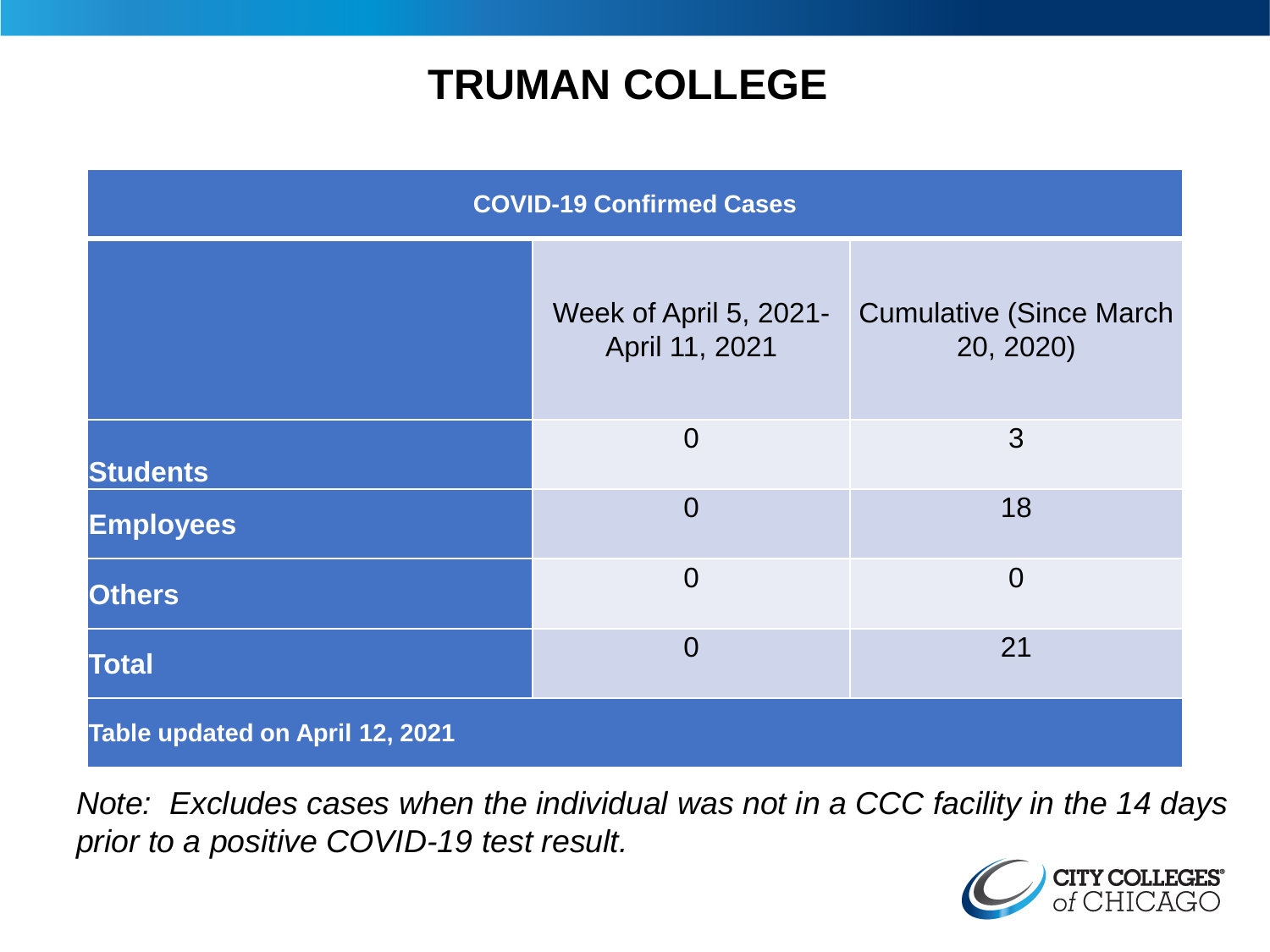### **WRIGHT COLLEGE**

| <b>COVID-19 Confirmed Cases</b> |                                          |                                              |
|---------------------------------|------------------------------------------|----------------------------------------------|
|                                 | Week of April 5, 2021-<br>April 11, 2021 | <b>Cumulative (Since March)</b><br>20, 2020) |
| <b>Students</b>                 | $\overline{0}$                           | 1                                            |
| <b>Employees</b>                | $\overline{0}$                           | 11                                           |
| <b>Others</b>                   | $\overline{0}$                           | $\overline{0}$                               |
| <b>Total</b>                    | $\Omega$                                 | 12                                           |
| Table updated on April 12, 2021 |                                          |                                              |